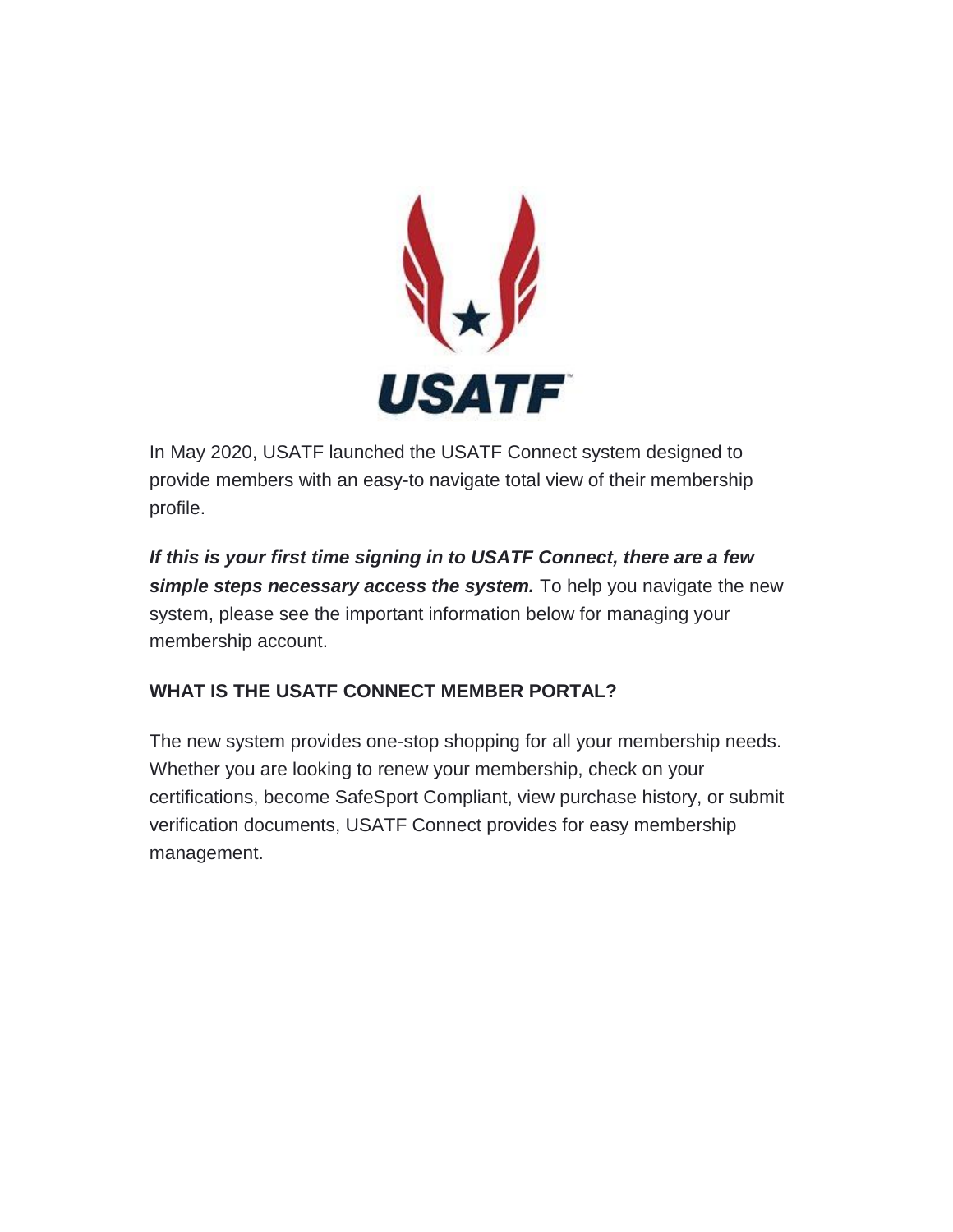# **ALL MEMBERS MUST FIRST RECOVER THEIR PAST MEMBERSHIP ACCOUNT**

To access USATF Connect, you must first recover your past membership account in the new system.

Please have the following information available for the recovery process.

- Your USATF [membership number](https://legacy.usatf.org/membership/help/number.asp)
- The [password](https://legacy.usatf.org/membership/help/password.asp) you used to access the previous USATF system
- The email address you would like to use for your USATF Connect Account
- Your date-of-birth

#### **To recover your account, follow the steps below:**

- 1. Click the **RECOVER ACCOUNT** button below.
- 2. Fill out the online form. (See screenshot of form below.)
- 3. **You will then receive an email asking you to reset your password. Please complete this process.**
- 4. [Log in to USATF Connect](https://auth.sport80.com/saml/login?SAMLRequest=hZFNb8IwDEDv%2FIood9o0QMuiUsTGYUhMQ7TbYZfJTQNEahMWp2g%2Ff%2BVLQ5rEbpZl%2Bz3b6fS7qclBOdTWTGgUMDrNeums9TuzVl%2BtQk%2B6CoMT2jojLKBGYaBRKLwU%2BexlKXjAxN5Zb6WtKVnMJ%2FSzLAdJsokgeYjKEa%2FGchBVUQUbGauyVMOYDVksRypOOCXvV3Y3p2tHbNXCoAfjuxTjUZ%2FxPhsWnItRLBj7oGTeSWkD%2FtS1836PIgyhMw5wb50fs0DaJkRo6rC2W20oWV30HrWptNne36U8F6F4LopVf%2FWaF5TMEJU7Ap%2BswbZRLlfuoKV6Wy9%2FFVoEv%2FnrABJplh5DcdrOnQ8qjpn7JnCl0uwfRqM8VOAhDW84WRre%2FjHr%2FQA%3D&SigAlg=http%3A%2F%2Fwww.w3.org%2F2001%2F04%2Fxmldsig-more%23rsa-sha512&Signature=UQ8ePqvoo%2BiRe0u5wVeeJml2a2DIkgjmt6z44IjHwYVmxOHJORy9WNykWxj3Ppyk%2Bm%2BGSRGZocdhoDYp27xlVykISgs1bUveNagYCyMPSJNVMtvqOO7t4HPLUQccSJqtRKOcGLaa%2FF%2FbFjnDj%2F5LvZbZoHCoimvchMqkLgylx%2B7PA8%2FgRTItmh7Gpjigu1H2cybivKfWy6iW6%2BF4CjsNoVsBaa4YL26rFgrVUrGxH7cGDxrtxUlh91argS9PxpQvfYFJmuO0g%2FaCd75JF5xtZ%2FH%2B4O2shD88BvlN91vWEaMqkkcY9gWoEyaggDyKU3QqQshHkzWQRD0h8Vj1QE7Maw%3D%3D) with your email address and password you created.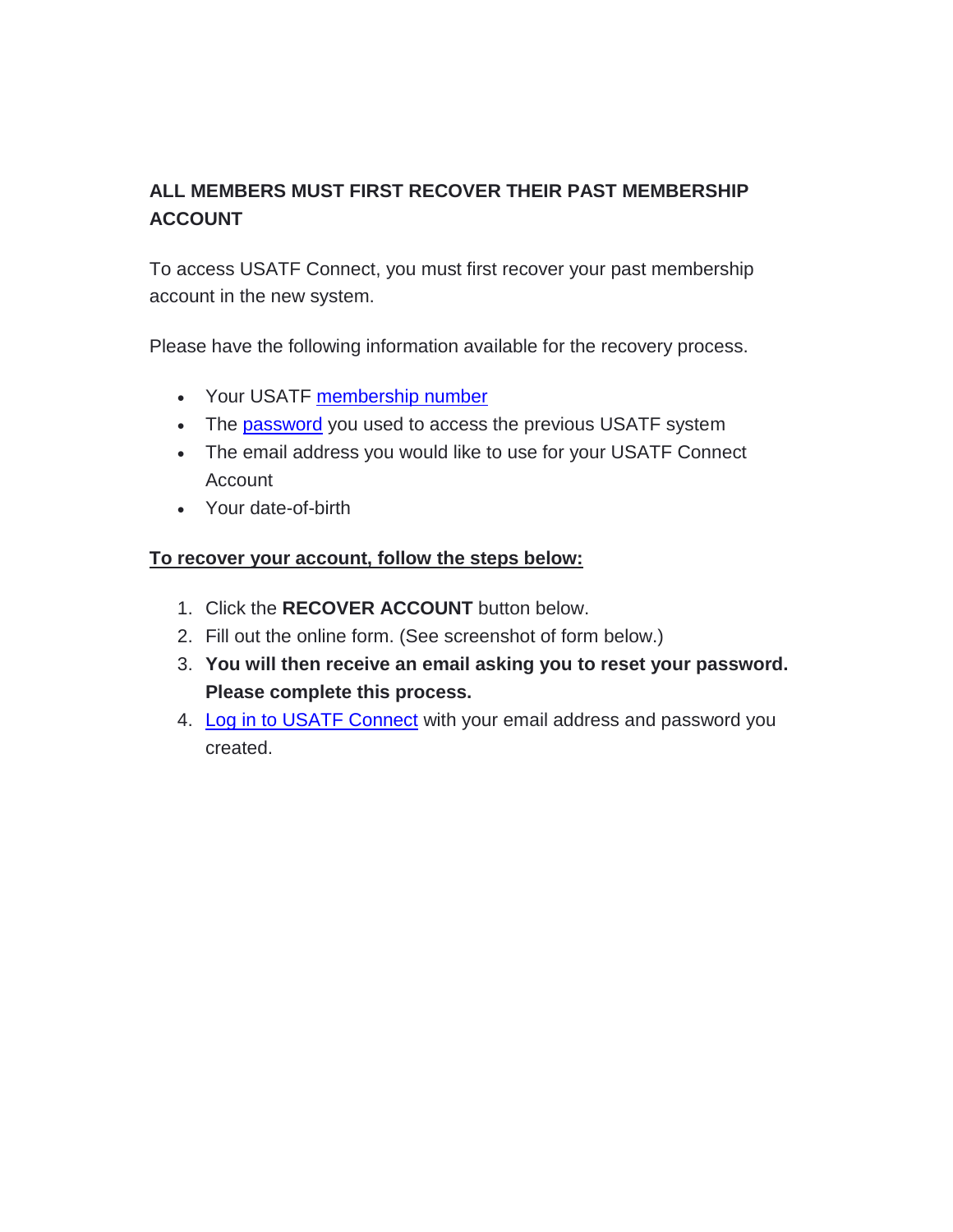## **[CLICK HERE TO RECOVER ACCOUNT](https://usatf.sport80.com/account_access)**

| Welcome to USATF Connect!                                                                                                                                                                                                         |
|-----------------------------------------------------------------------------------------------------------------------------------------------------------------------------------------------------------------------------------|
| Please note that you should only be using this function if you had an account in the previous system. To<br>recover your account please following the instructions below.                                                         |
| Simply enter your USATF membership number, the password you used to access your previous<br>account, the email address you would like to use for your new USATF Connect account, and your date<br>of birth                        |
| IMPORTANT: to log in to USATF Connect in the future you will use your email address and<br>password.                                                                                                                              |
| Once you have completed the form, click the 'Recover Account' button and you will receive an email<br>with instructions that guide you through the process of accessing your USATF Connect account.                               |
| If you need any assistance when recovering your account, please click 'Support' below. From here you<br>can access our USATF Connect FAQs and also send an enguiry to our support team by using the<br>'Contact Support' feature. |
| Not sure of your membership number?                                                                                                                                                                                               |
| LOOKUP MEMBERSHIP NUMBER                                                                                                                                                                                                          |
|                                                                                                                                                                                                                                   |
|                                                                                                                                                                                                                                   |
| Membership Number                                                                                                                                                                                                                 |
|                                                                                                                                                                                                                                   |
| Password                                                                                                                                                                                                                          |
|                                                                                                                                                                                                                                   |
| Email                                                                                                                                                                                                                             |
| Date Of Birth                                                                                                                                                                                                                     |
| dd<br>mm<br><b>YYYY</b>                                                                                                                                                                                                           |
|                                                                                                                                                                                                                                   |
| <b>RECOVER ACCOUNT</b>                                                                                                                                                                                                            |
| POWERED BY SPORT:80 ●                                                                                                                                                                                                             |
|                                                                                                                                                                                                                                   |

#### **HAVING TROUBLE AND NEED HELP?**

We are here to help further assist you in recovering your USATF membership! Please choose the way that best fits your needs.

- We've created a short video which guides you through recovering your account – [watch it here!](https://vimeopro.com/user44435707/usatf-connect-member-tutorials/video/407603944)
- Submit an online Support Ticket by clicking [here.](https://www.usatf.org/contact-us)
- **Email us at membership@usatf.org**
- **Call USATF Customer Service at 317-261-0500 and select Option 1 for Account Recovery. Agents are available Monday – Friday, 8:30 am – 5:00 pm, EST**. If you reach our voicemail during a high-volume time, please leave a message for a return call.